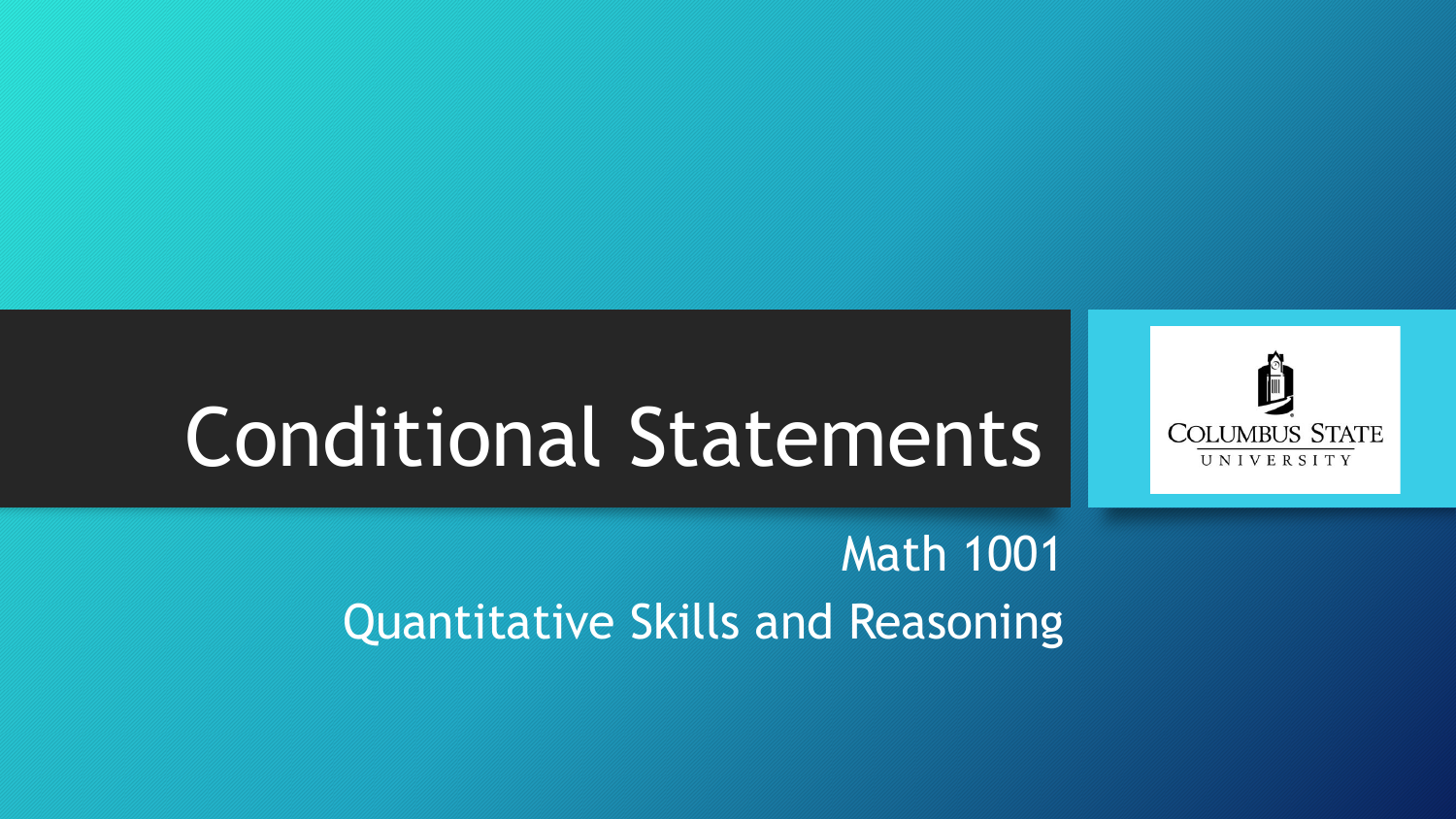## Conditional Statements

- **Conditional statements** can be written *if p, then q* or in *if p, q* form.
	- If we order takeout, then we can have it delivered.
	- If you go to the basketball game, you will not be able to meet us for game night.
	- If *n* is a prime number greater than 2, then *n* is an odd number.
- In any conditional statement represented by "If *p*, then *q*" or by "If *p*, *q*,"
	- The *p* statement is called the **antecedent**
	- The *q* statement is called the **consequent**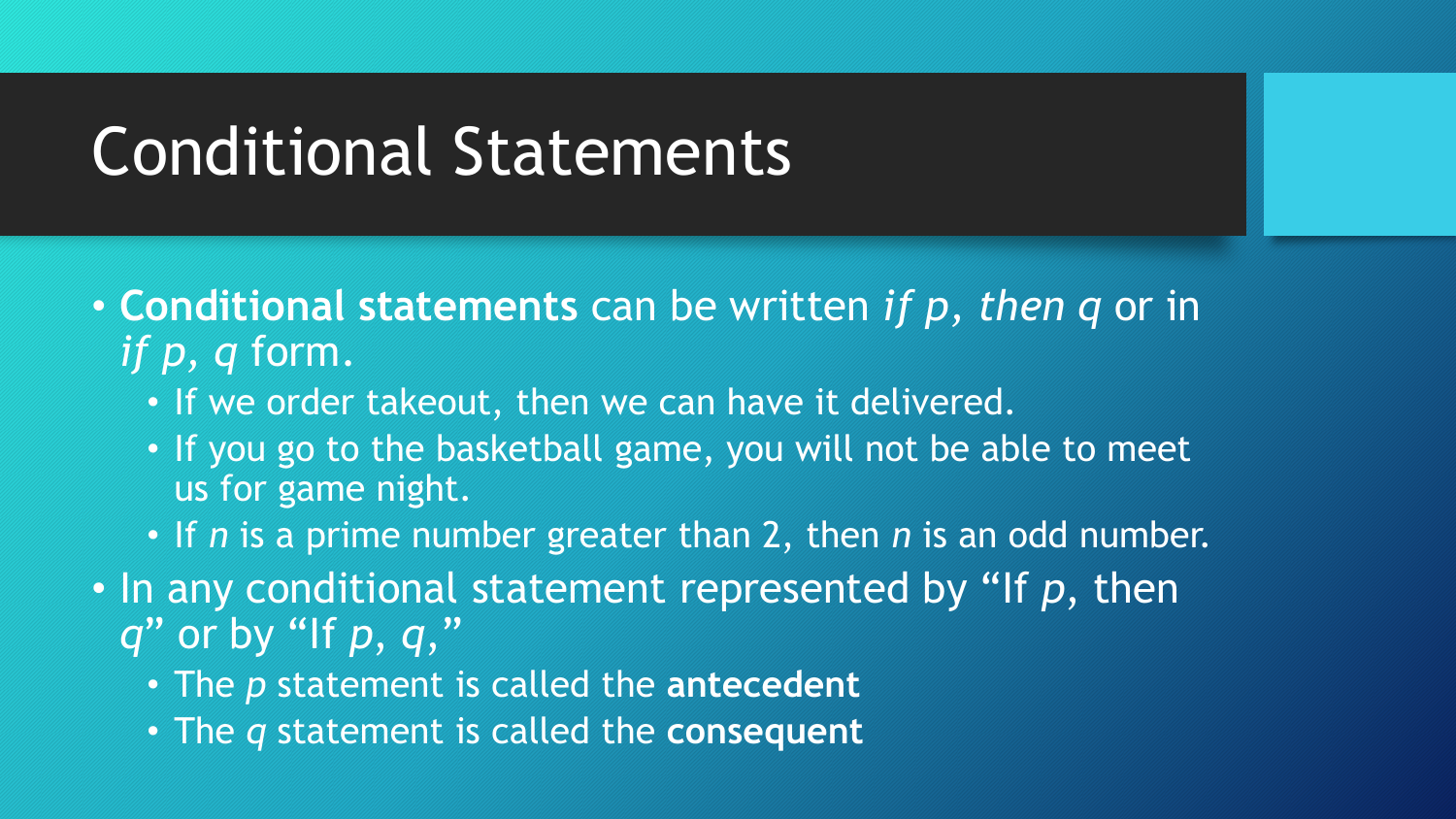#### Identify the Antecedent and Consequent

antecedent consequent<br>• If I do all of the activities then I will succeed in this class. • If I attend office hours I will get more individualized instruction. • If I prepare for each module, then I will get more out of the class. *Antecedent*: I do all of the activities *Consequent*: I will succeed in this class *Antecedent*: I attend office hours *Consequent*: I will get more individualized instruction *Antecedent*: I prepare for each module *Consequent*: I will get more out of the class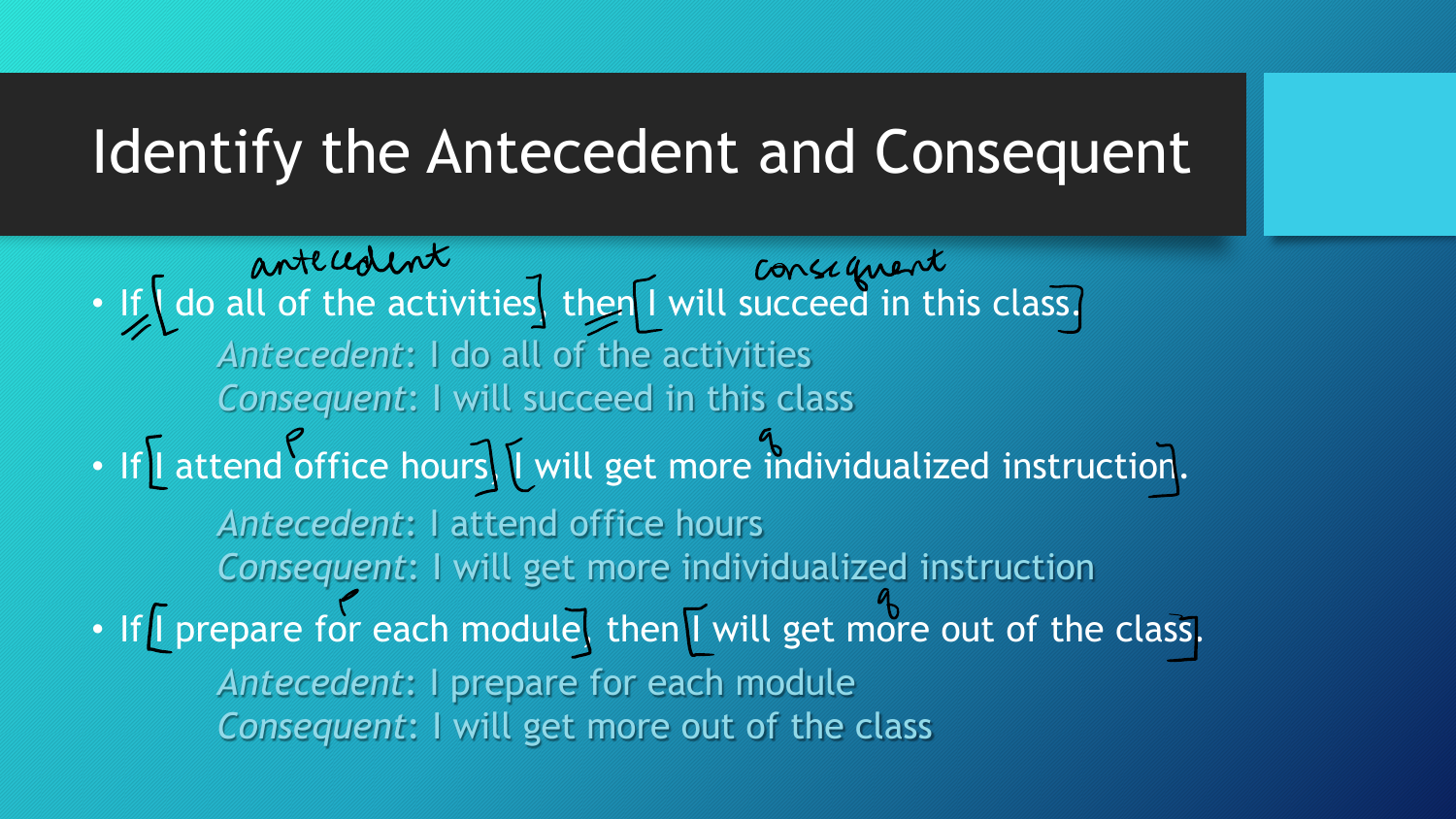### Arrow Notation

- The conditional statement "If *p*, then *q*," can be written using the arrow notation  $p \rightarrow q$ .
- The arrow notation  $p \rightarrow q$  is read as "if p, then  $q$ " or as "p implies *q*."
- To determine the truth table for  $p \rightarrow q$ , consider the advertising slogan for a cooking class that states,
	- "If you can boil an egg, then you can cook a 5-star dinner."
- This slogan is a conditional statement. Let's consider the truth value of  $p \rightarrow q$  for each of the following four possibilities.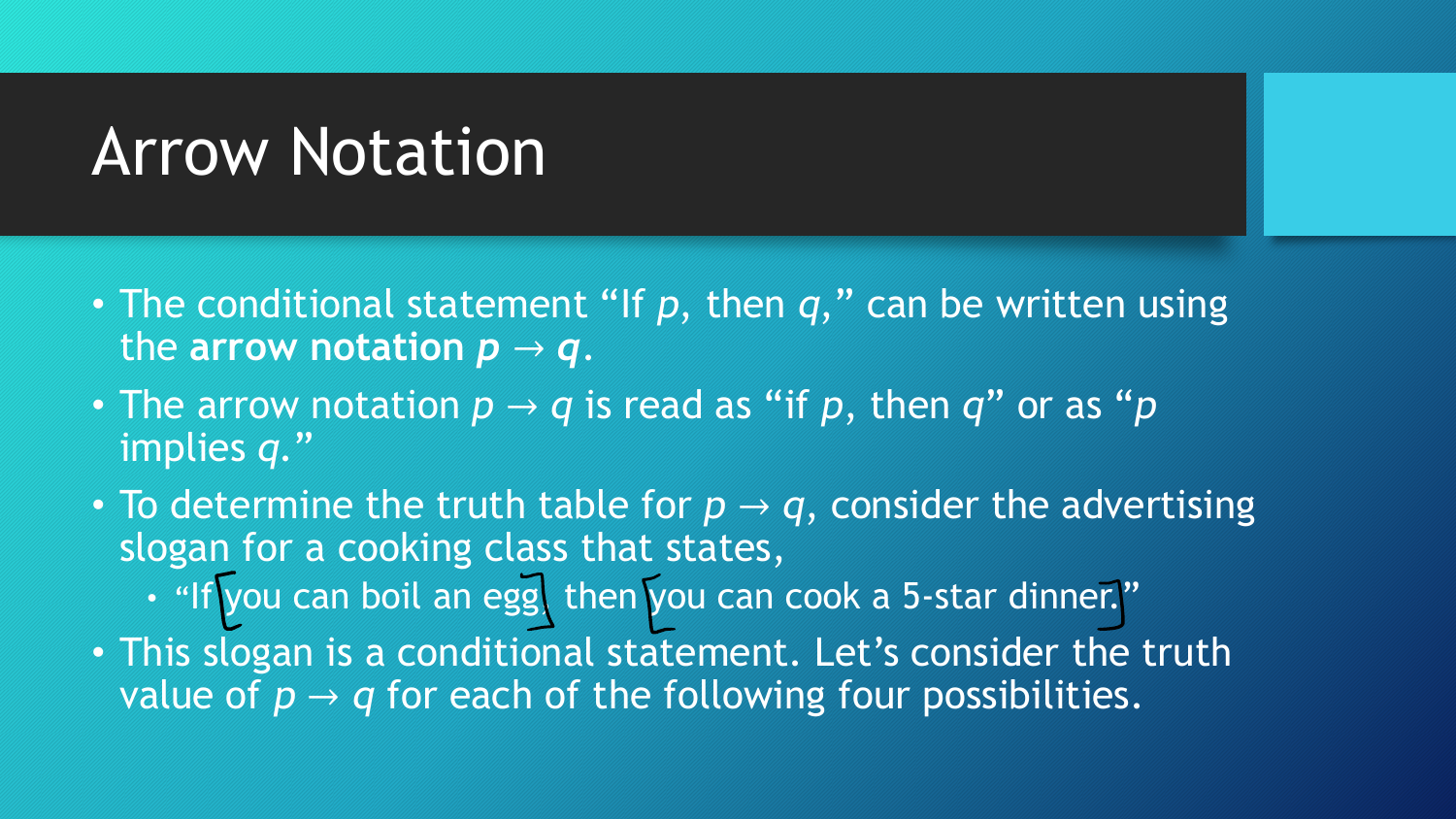### Truth Table for the Conditional

- *Antecedent***: You can boil an egg**
- *Consequent***: You can cook a 5-star dinner**
- First, assume both the antecedent and consequent are true:
	- You can boil an egg and you can cook a 5-star dinner. In this case, the truth value of the advertisement is true.
- Next, assume the antecedent is true, but the consequent is false:
	- You can boil an egg and you cannot cook a 5-star dinner. Here, the advertisement is false.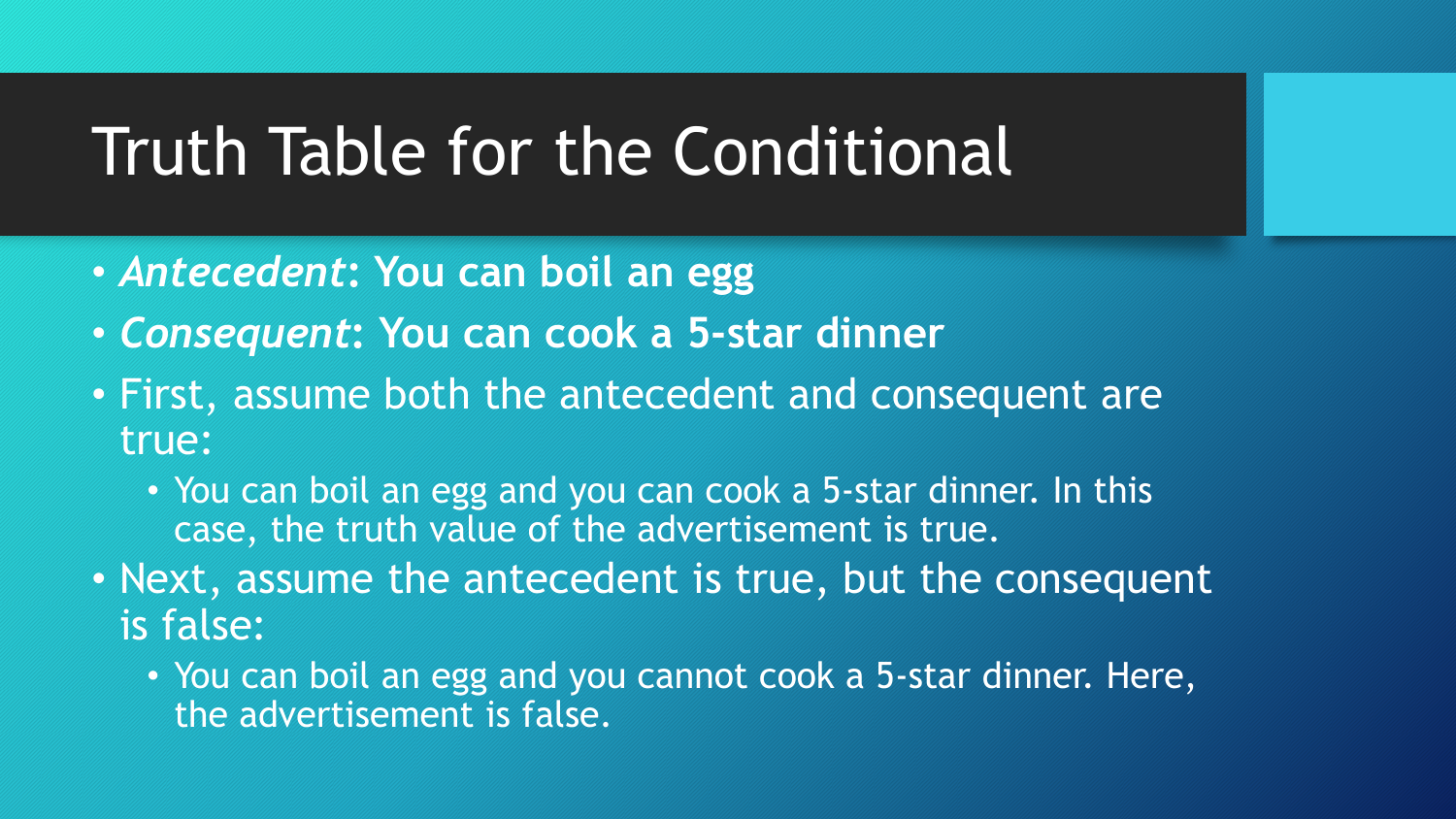### Truth Table for the Conditional

- Then, assume the antecedent is false, but the consequent is true:
	- You cannot boil an egg but you can cook a 5-star dinner. Because the advertisement does not make any claim about what you might or might not be able to do if you cannot boil an egg, we cannot state that the advertisement is false, and we are compelled to say the conditional statement is true.
- Finally, assume that both antecedent and consequent are false:
	- You cannot boil an egg nor can you cook a 5-star dinner. Similar to the previous situation, we must conclude that this situation makes the conditional statement true.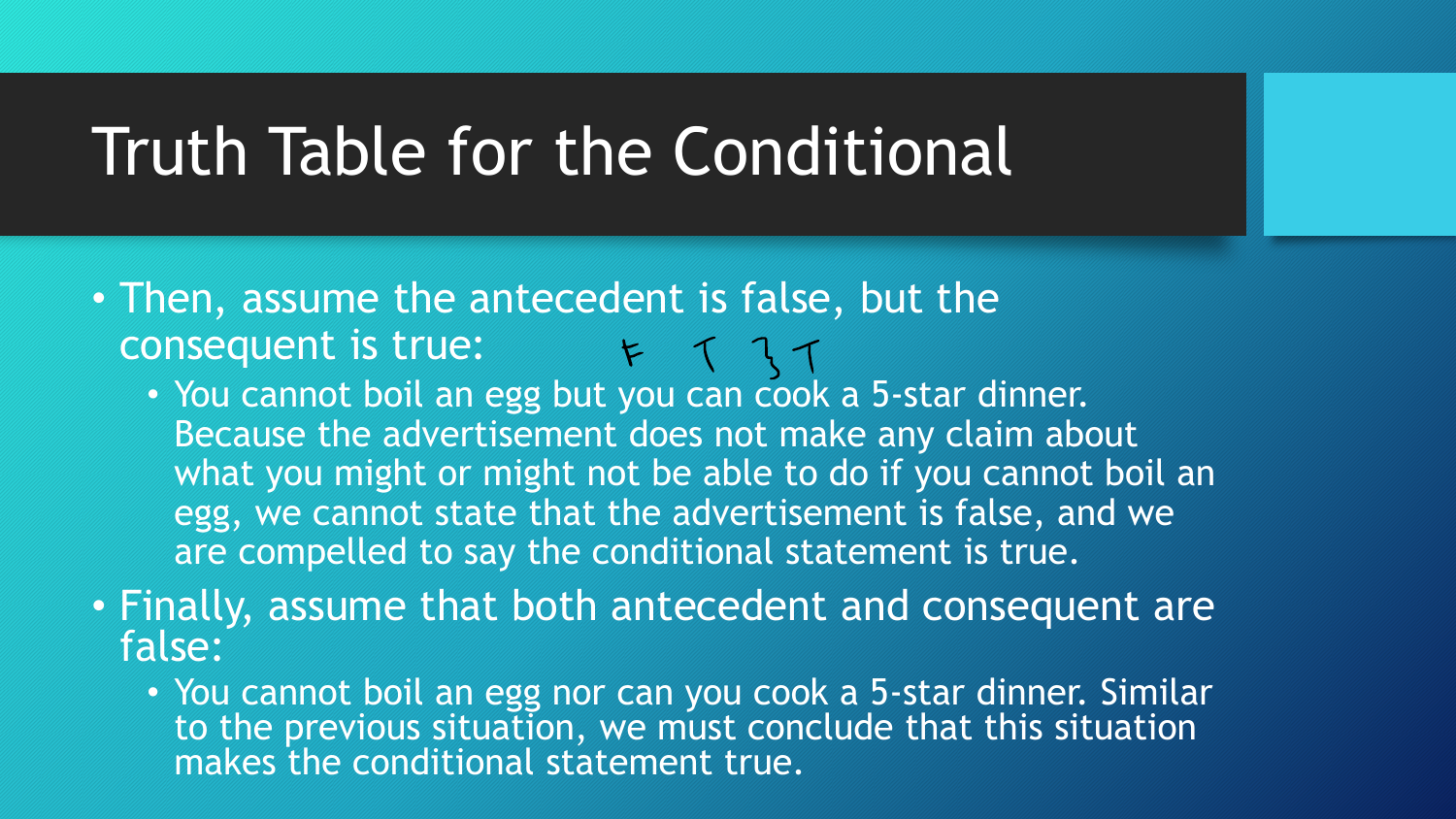#### Truth Table for the Conditional

• The conditional  $p \rightarrow q$  is false if p is true and q is false. It is true in all other cases.